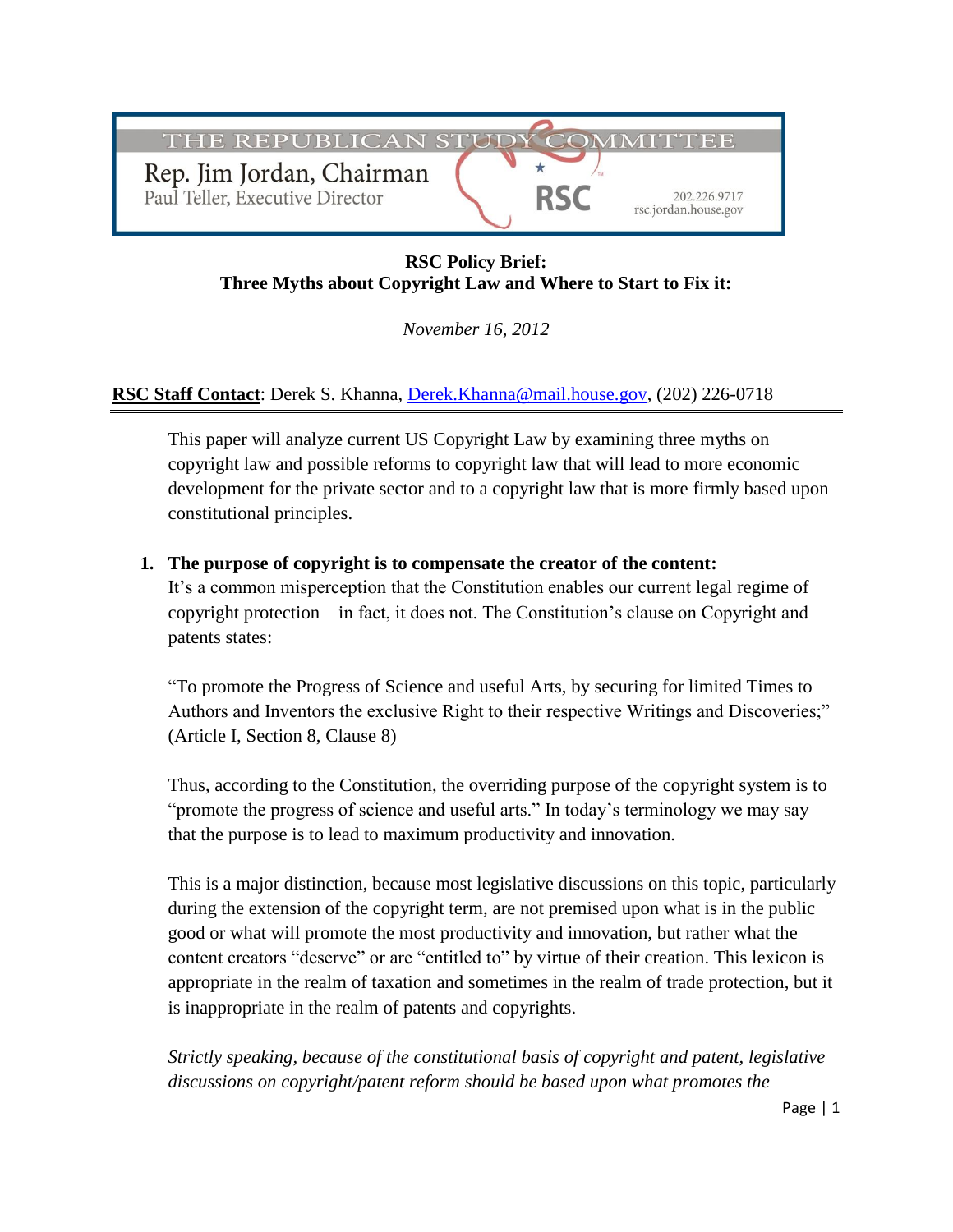*maximum "progress of sciences and useful arts" instead of "deserving" financial compensation.*

# **2. Copyright is free market capitalism at work:**

Copyright violates nearly every tenet of laissez faire capitalism. Under the current system of copyright, producers of content are entitled to a guaranteed, government instituted, government subsidized content-monopoly.

It is guaranteed because it is automatic upon publishing.

It is a system implemented and regulated by the government, and backed up by laws that allow for massive damages for violations. These massive damages are not conventional tort law damages, but damages that are vastly disproportionate from the actual damage to the copyright producer. For example, Limewire was sued for \$75 trillion, based upon Section  $504(c)(1)$  of the Copyright Action enabling such large fines per violation. This potential award is more money than the entire music recording industry has made since Edison's invention of the phonograph in 1877, and thus in no way corresponds to the actual demonstrated "damages," to the record industry. By Congress creating an arbitrary statutory fine for damages the government has implemented its own system for dissuading copyright violation, above and beyond conventional tort law for a perceived "property" like right.

In addition, it is a government-subsidized monopoly in another sense. Copyright violators can face jail time, and government agencies are tasked with investigating copyright violations and stopping these activities. This may be a good decision or a bad decision, but, it is a form of the government subsidizing the costs of recovering assets that may or may not be considered to have been "stolen." There are other industries where the government has also chosen to subsidize in a similar manner, but the point here is that this is not a strictly laissez faire capitalistic institution.

# **3. The current copyright legal regime leads to the greatest innovation and productivity:**

There is surely an argument in favor of copyright, and it is the argument that our Founding Fathers were familiar with. While the size and scope of current copyright violations are vastly disproportionate to anything in previous history, in the  $18<sup>th</sup>$  century our Founding Fathers were familiar with copyright violation. In fact Great Britain was quite angry at what was perceived to be rampant theft in the colonies of their intellectual property in the form of literature.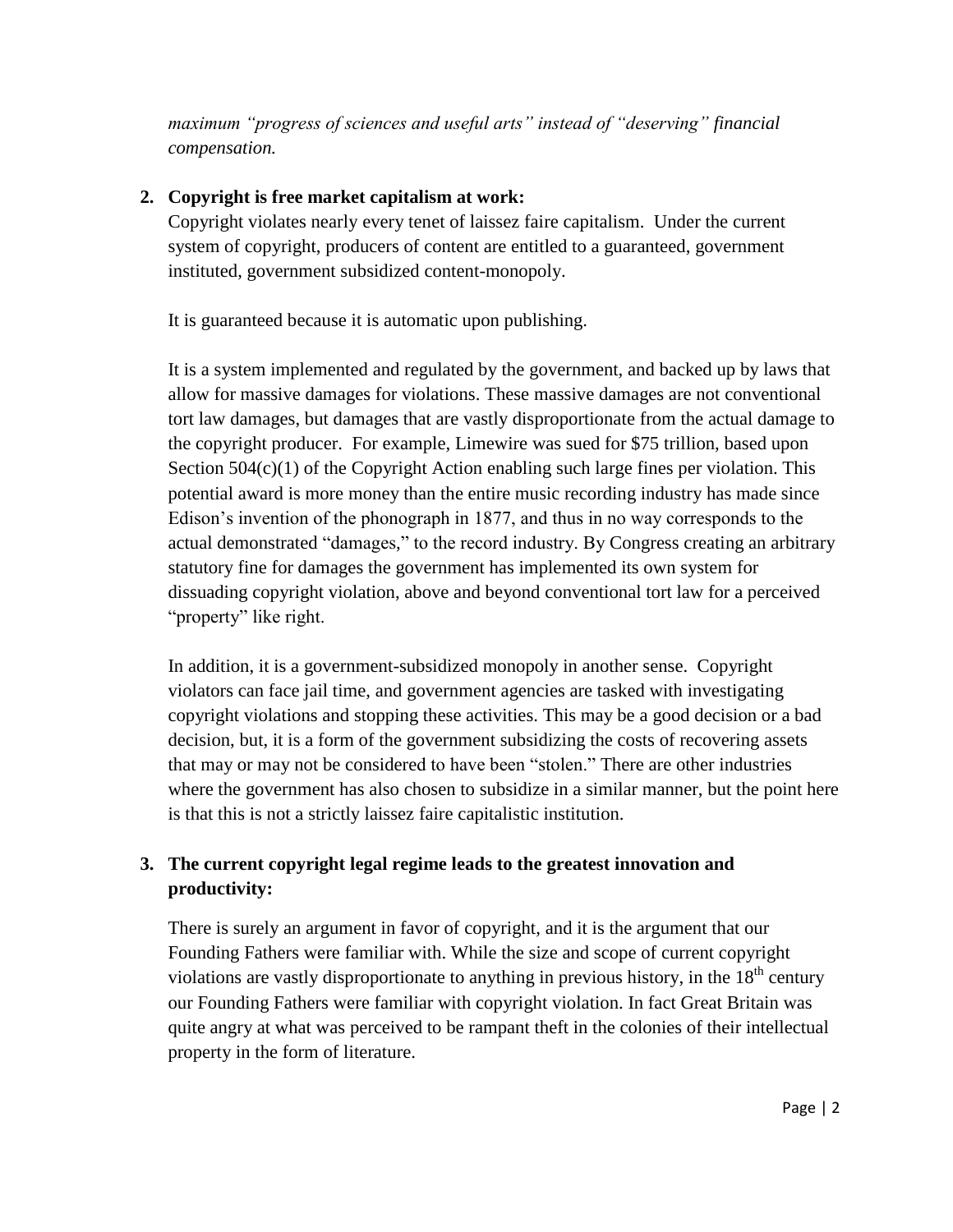With this in mind, our Founding Fathers wrote the clause in the Constitution on protecting content. But they knew that there was a very serious cost for this governmentinstituted monopoly. It is a balancing test to ensure that we have the maximum amount of productivity overall.

With no copyright protection, it was perceived that there would be insufficient incentive for content producers to create new content – without the ability to compensate them for their work. And with too much copyright protection, as in copyright protection that carried on longer than necessary for the incentive, it will greatly stifle innovation. In addition, excessive copyright protection leads to what economists call "rent-seeking" which is effectively non-productive behavior that sucks economic productivity and potential from the overall economy.

This Goldilocks-like predicament – not too little and not too much – was what our Founding Fathers had in mind with the phrase "securing for limited Times."

# *Current status of Copyright Law?:*

Under the Copyright Act of 1790, the first federal copyright act, it stated that the purpose of the act was the "encouragement of learning" and that it achieved this by securing authors the "sole right and liberty of printing, reprinting, publishing and vending" their works for a term of 14 years, with the right to renew for one additional 14 year term should the copyright holder still be alive. This is likely what our Founding Fathers meant when they wrote in the Constitution for a "limited time." Gradually this period began to expand, but today's copyright law bears almost no resemblance to the constitutional provision that enabled it and the conception of this right by our Founding Fathers.

- **Original Copyright Law:** 14 years, plus 14 year renewal if author is alive.
- **Current Copyright Law:** Life of author plus 70 years; and for corporate authors 120 years after creation or 95 years after publication.

Critics of current law point out that the terms of copyright continue to be extended perpetually, ensuring that works never actually enter the public domain – particularly Walt Disney's production of Steamboat Willey, the first Mickey Mouse film. If this is true, if copyright is to be indefinitely extended, then that would effectively nullify Article I, Section 8, Clause 8 of the Constitution which provides protection only for "limited times."

*Can we ever have too much copyright protection?:*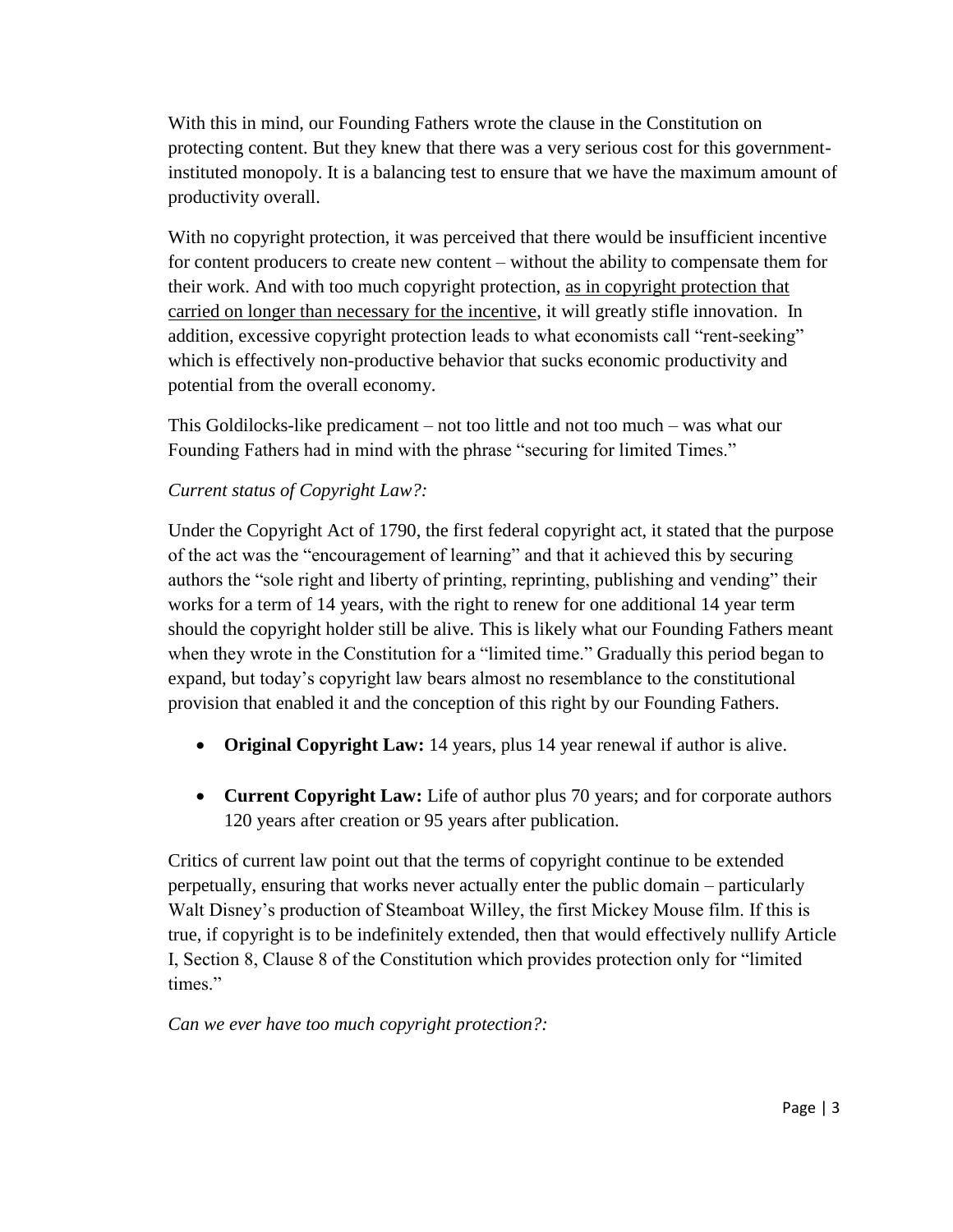Yes. The Federal government has gotten way too big, and our copyright law is a symptom of the expansion in the size and scope of the federal government.

Today's legal regime of copyright law is seen by many as a form of corporate welfare that hurts innovation and hurts the consumer. It is a system that picks winners and losers, and the losers are new industries that could generate new wealth and added value. We frankly may have no idea how it actually hurts innovation, because we don't know what isn't able to be produced as a result of our current system. But we do know that our copyright paradigm has:

#### **A. Retarded the creation of a robust DJ/Remix industry:**

Many other countries have a robust culture of DJ's and remixing, but the United States, quite perplexingly as the creator of a large portion of the world's content, is far behind. DJ/remix culture is a democratizing system where self-starters can compete based upon merit. In other countries, every 16-year-old with a computer and "Virtual DJ" software can remix various songs and compete based upon talent. As a result there are thriving DJ/remix markets in Turkey and other countries. These DJ's put their content online or sell mix-tapes (no longer tapes) and there is a meritocratic system that continues to innovate.

However, in the United States this culture is heavily retarded.

DJ's in the United States are mainly live performers, as there are heavy restrictions on what they are allowed to release and sell as mix-tapes. There are convoluted rules are on what parts of songs that they can sample, often requiring input from lawyers to avoid massive fines or lawsuits. As a result, in the United States there are great live performer DJ's, but selling most "real" mix-tapes by small level DJ's is illegal and disincentivized. This stifles most forms of mash-ups or selling of remixed songs by independent artists.

This does not completely eliminate the remix market. While the producing artists themselves can remix their own songs, and major DJ's or other artists can remix other people's songs and pay high level royalties in the \$100,000's-per-song range. However, this prohibitively high price range stifles most average DJ's from legally releasing their own mash-up or remixed songs. While there is an underground remix black market, this market is nothing like it would be if this were legalized.

Since these prospective new remixes would not replace the original songs, but merely supplement them and perhaps even increase sales of the original songs, overall productivity is greatly hampered by making production of these materials effectively illegal.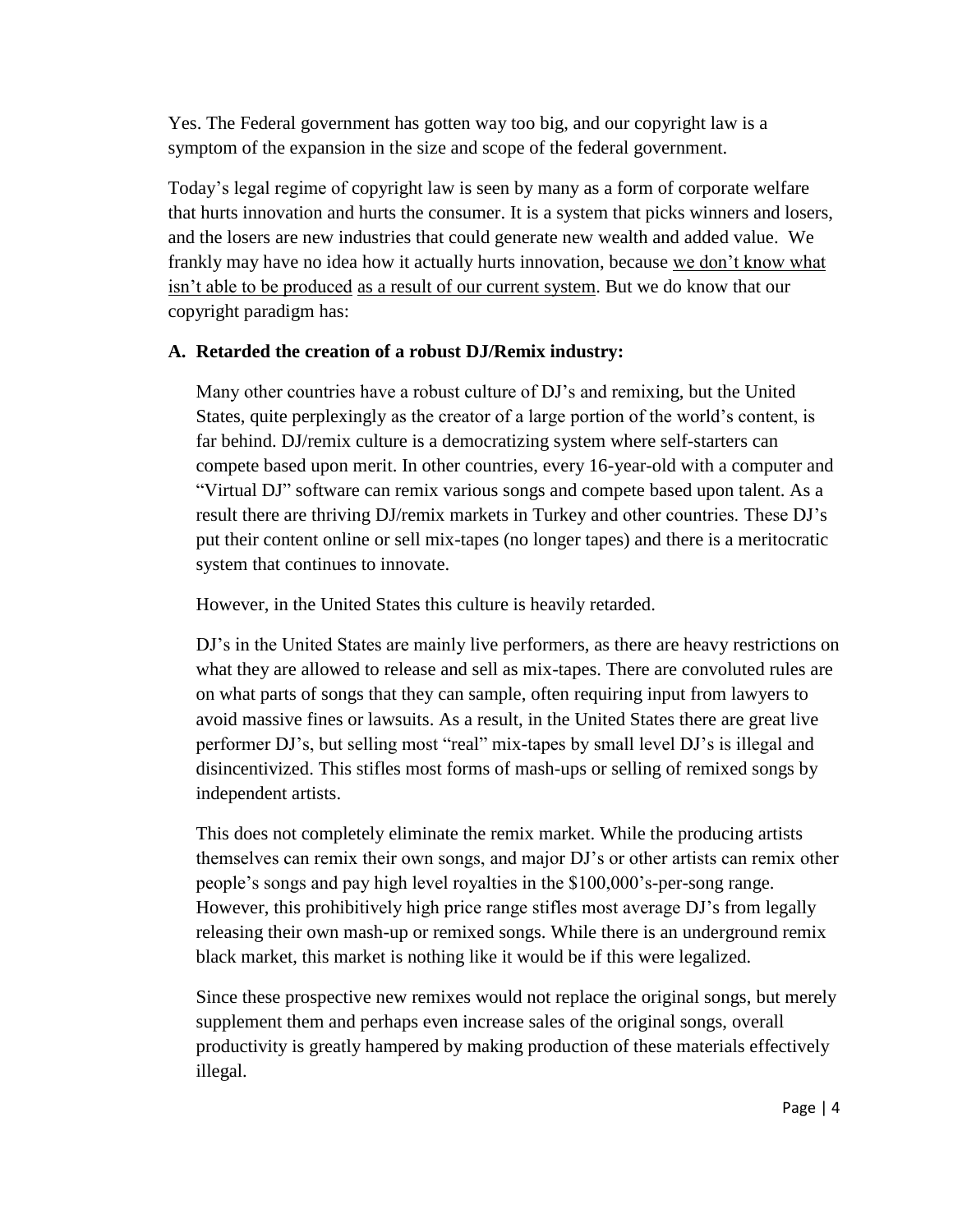#### **B. Hampering scientific inquiry:**

Scientific papers from the early portion of the  $20<sup>th</sup>$  century are still under copyright. . . This is illogical, as the purpose of most scientific papers is to further intellectual inquiry, and the goal of most authors of scientific papers is to advance their field and to be cited in other publications. Many professors are assessed upon the number of citations for their major works. For these reasons, keeping their work in what are effectively *locked vaults* defeats the purpose of much of their work.

Obviously these producers need to be compensated to justify the cost of their research, but after around14 years, most, if not nearly all, of the earning capacity of their work has been exhausted, and at that point the overriding interest is in ensuring that these works are available for others. While there are exceptions in the law for the use of this material for good faith exceptions, there are numerous examples where for-profit entities want to use published journal articles but are unable to do so without negotiating a payment to the producer of the content.

If however, these older papers were available online for free on Google Scholar to anyone to access and use after a reasonable period of time then it would greatly increase the availability and utilization of scientific analysis.

#### **C. Stifling the creation of a public library:**

Many of our country's smartest and most successful people were autodidacts who taught themselves far beyond that of conventional studies through intellectual inquiry of their own and a voracious appetite for reading. Benjamin Franklin conceived the idea of a subscription library because libraries allow for information to be democratized to the masses. Today the sheer amount of information available to the average person is several orders of magnitude beyond that available in 1990, let alone in 1790. But still today an enormous amount of intellectual knowledge in locked behind physical books, rather than accessible on the general internet.

Project Gutenberg is trying to change that by becoming an online repository for a readable/downloadable version of every book available without copyright. Project Gutenberg's full potential will be to provide the greatest amount of intellectual knowledge ever assembled in the history of the world to any person with the click of a button.

But this potential of knowledge drops off around 1923 when materials are not in the public domain. Imagine the potential for greater learning as a result of obtaining books from the 1920-1980 periods. Assigned books in high school classes could be all downloaded to a student's Kindle, rather than bought in a book store. The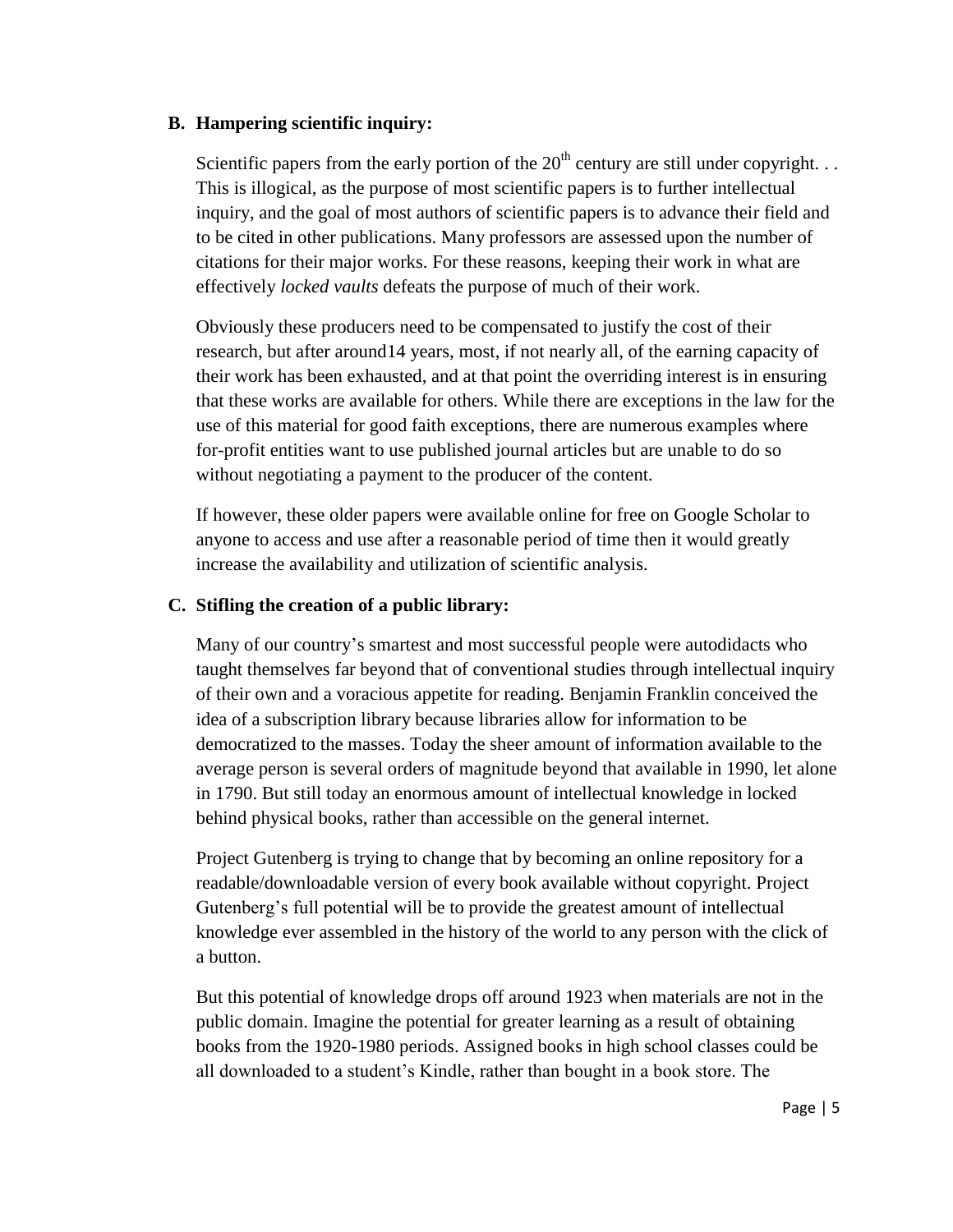threshold cost for learning will virtually vanish, and with that, the potential for greater learning would skyrocket.

From a technological perspective, the data size of books is very small - for example, every book in the Kindle store could fit on one of the largest available consumer hard drives – thus in a few years it may be technologically possible to have every book ever written on our computer or IPAD at the click of a button (though not necessarily worthwhile because it's easier to just access the books you need when you need them online).

#### **D. Discouraging added-value industries:**

While the current paradigm may work great for content producers, it doesn't work great for the creation of other industries. There is enormous potential for other addedvalue industries on top of existing media. For example, in a world where movies, television shows and books that were 30+ years old were available in the public domain, you would likely see new industries crop up to offer a new experience on top of this media.

- A. Reading a book with pop-up text on extra information on given topics.
- B. Watching a movie with "VH1 Pop-up video" add-ons to provide trivia and relevant information. There would be thousands of fan generated content analyzing Star Wars by providing commentary and analysis.

### **E. Penalizes legitimate journalism and oversight:**

This effect is perhaps the most extreme effect of our current copyright law and the most unacceptable. Current copyright law allows for producers of written materials, such as memos or other documents, to claim copyright when they are seeking to hide incriminating information. While these materials can be produced in court, producing this information in the media or through an oversight organization is often illegal.

Imagine if there were a memo published by a well-known DC think-tank during World War 2 and this memo was on the topic of endorsing Nazism and Adolph Hitler. Likely if it were published in the 1940's, few memos would still be around, and it would likely fade into history never to be remembered. But if an enterprising reporter or political organization were to find a copy of these memos they would still likely be protected by copyright. If that reporter or political organization put the memo on their website as proof of the think-tank endorsing Nazism and Hitler, then they are liable for significant damages for copyright violation. The think-tank is likely to sue them or threaten to do so to avoid the memo going public in the first place.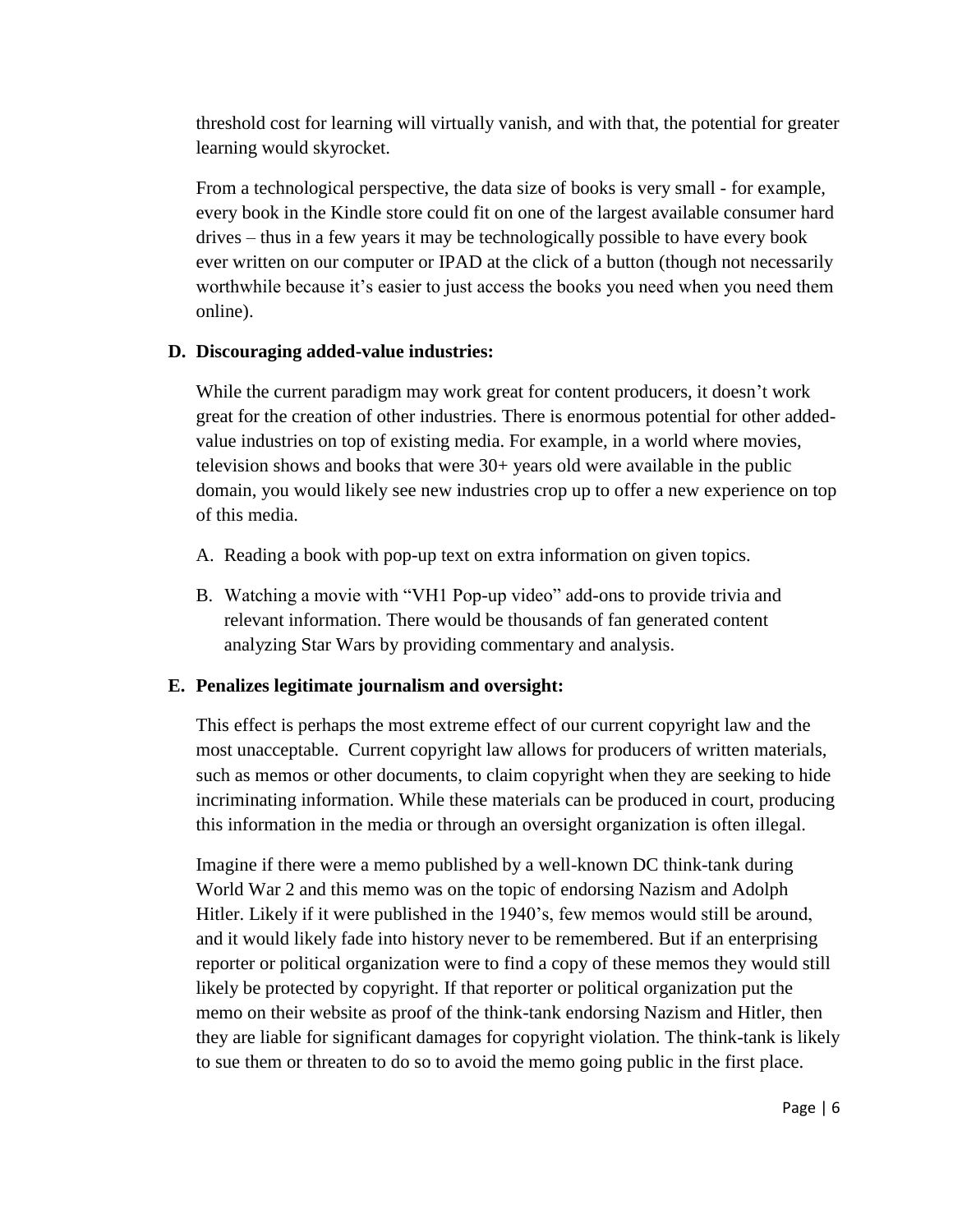This is a disgusting use of copyright, yet there are numerous examples of copyright being used in this manner – in order to stifle oversight and hide incriminating information. This is not the purpose of copyright, and our democracy functions best when the fourth estate is able to provide this type of information to the public.

### **Potential Policy Solutions:**

#### **1. Statutory Damages Reform:**

Copyright infringement has statutory damages, which most copyright holders can and do use in litigation (rather than having to prove actual damages). The government sets a range – which is \$750 to \$30,000 per infringement – but that goes up to \$150,000 if the infringement is "willful." Evidence suggests that the content holder almost always claims that it is willful. This fine is per infringement. Those rates might have made sense in commercial settings (though even then they arguably seemed high), but in a world where everyone copies stuff at home all the time, the idea that your iPod could make you liable for a billion dollars in damages is excessive.

Further, this system creates a serious clogging of the courts, because copyright holders now recognize that they can accuse anyone of infringement, and include the threat of \$150,000 awards per violation. But in reality, most people then settle for less than that sum, say \$3,000. Scaring a large number of potentially innocent people into settling should not be an effect of copyright law.

Copyright awards were meant to make the copyright holder whole – they were not supposed to be punitive. Reforming this process is an important element of federal tort reform, which unlike other forms of tort reform is clearly within the federal prerogative.

### **2. Expand Fair Use:**

Right now, it's somewhat arbitrary as to what is legally fair use based upon judicially created categories. One example: parodies are considered protected by fair use but satire is not. There's an excellent book (and a shorter paper) called Infringement Nation that details how things you do every single day are infringing and leave every single person liable for billions in damages each year

[\(http://papers.ssrn.com/sol3/papers.cfm?abstract\\_id=1029151\)](http://papers.ssrn.com/sol3/papers.cfm?abstract_id=1029151).

### **3. Punish false copyright claims:**

Because there is minimal or nearly non-existent punishment for bogus copyright claims today, false takedown requests are common and have a chilling effect upon legitimate speech. While those filing a takedown request have to swear on the threat of perjury, that swearing is only in regard to whether the work is theirs but not whether the work is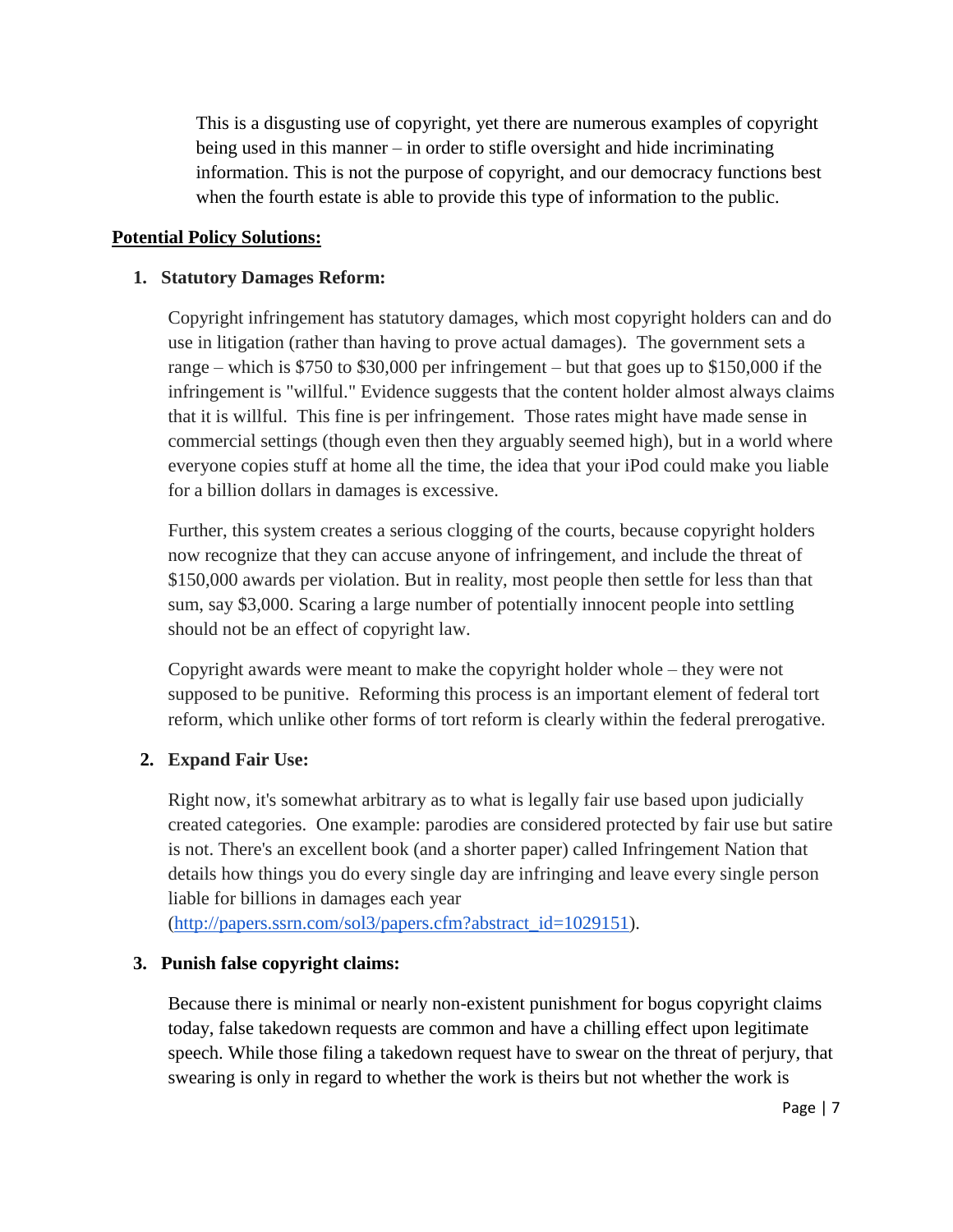actually infringing. The court has said that their needs to be "subjective bad faith" in order to be sanctioned for false takedown requests. This often leads to de facto censorship.

## **4. Heavily limit the terms for copyright, and create disincentives for renewal:**

Because of the reasons explained in this paper, the constitutional conception of copyright was for a limited period of time. For our Founders this was 14 years for copyright with a potential renewal for another 14 years if the author was alive.

Current public policy should create a disincentive for companies to continue their copyright indefinitely because of the negative externalities explained in this paper. Unlike many forms of government revenue, generating revenue by disincentivizing activities with negative externalities is one way for the government to pay for its operations. This is a far superior way for the government to generate revenue rather than having a tax system that disincetivizes work.

Below is a suggestion for one such proposal:

- A. Free 12-year copyright term for all new works subject to registration, and all existing works are renewed as of the passage of the reform legislation. If passed today this would mean that new works have a copyright until 2024.
- B. Elective-12 year renewal (cost 1% of all United States revenue from first 12 years – which equals all sales).
- C. Elective-6 year renewal (cost 3% of revenue from the previous 12 years).
- D.Elective-6 year renewal (cost 5% of revenue in previous 6 years).
- E. Elective-10 year renewal (10% of ALL overall revenue fees paid so far).

This proposal would terminate all copyright protection after 46 years. This is obviously a steep cliff, particularly from the extension of copyright from 36 to 46 years. But the point is to discourage indefinite copyright.

**Conclusion:** To be clear, there is a legitimate purpose to copyright (and for that matter patents). Copyright ensures that there is sufficient incentive for content producers to develop content, but there is a steep cost to our unusually long copyright period that Congress has now created. Our Founding Fathers wrote the Constitution with explicit instructions on this matter for a limited copyright – not an indefinite monopoly. We must strike this careful Goldilocks-like balance for the consumer and other businesses versus the content producers.

It is difficult to argue that the life of the author plus 70 years is an appropriate copyright term for this purpose – what possible new incentive was given to the content producer for content protection for a term of life plus 70 years vs. a term of life plus 50 years? Where we have